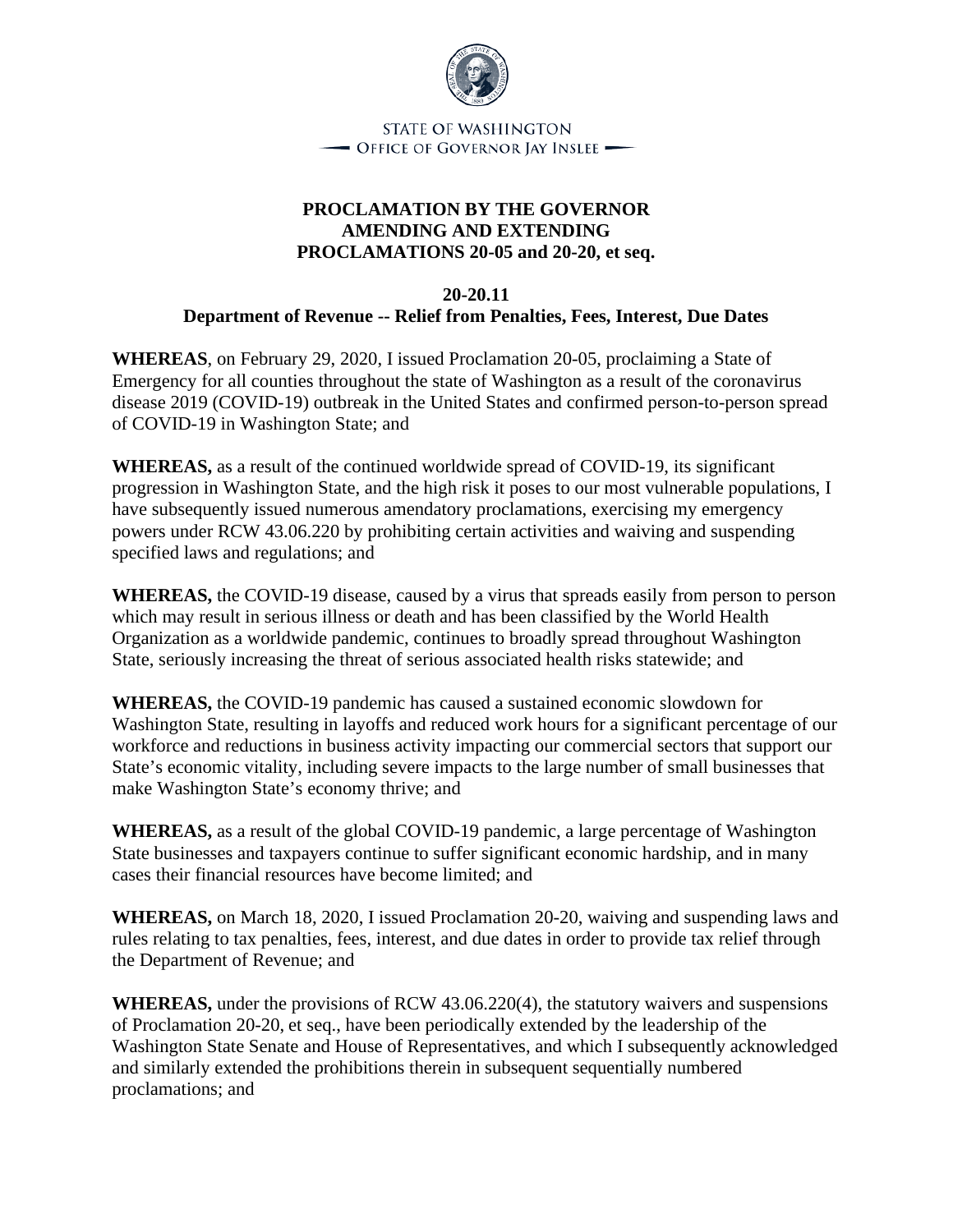**WHEREAS,** on January 15, 2021, under the provisions of RCW 43.06.220(4), the statutory waivers and suspensions of Proclamation 20-20, et seq., were extended by Senate Concurrent Resolution 8402 until the termination of the state of emergency pursuant to RCW 43.06.210, or until rescinded, whichever occurs first; and

**WHEREAS**, to fully extend Proclamations 20-20, et seq. it is also necessary for me to extend the prohibitions therein; and

**WHEREAS,** the worldwide COVID-19 pandemic and its progression in Washington State continues to threaten the life and health of our people as well as the economy of Washington State, and remains a public disaster affecting life, health, property or the public peace; and

**WHEREAS**, the Washington State Department of Health continues to maintain a Public Health Incident Management Team in coordination with the State Emergency Operations Center and other supporting state agencies to manage the public health aspects of the incident; and

**WHEREAS**, the Washington State Military Department Emergency Management Division, through the State Emergency Operations Center, continues coordinating resources across state government to support the Department of Health and local health officials in alleviating the impacts to people, property, and infrastructure, and continues coordinating with the Department of Health in assessing the impacts and long-term effects of the incident on Washington State and its people.

**NOW, THEREFORE**, I, Jay Inslee, Governor of the state of Washington, as a result of the above-noted situation, and under Chapters 38.08, 38.52 and 43.06 RCW, do hereby proclaim that a State of Emergency continues to exist in all counties of Washington State, that Proclamation 20-05 and all amendments thereto remain in effect as otherwise amended, and that Proclamations 20-20, et seq., are amended to (1) recognize the extension of statutory waivers and suspensions therein by the Washington State Legislature until termination of the state of emergency pursuant to RCW 43.06.210, or until rescinded, whichever occurs first and (2) similarly extend the prohibitions therein until termination of the state of emergency pursuant to RCW 43.06.210, or until rescinded.

I again direct that the plans and procedures of the *Washington State Comprehensive Emergency Management Plan* be implemented throughout state government. State agencies and departments are directed to continue utilizing state resources and doing everything reasonably possible to support implementation of the *Washington State Comprehensive Emergency Management Plan* and to assist affected political subdivisions in an effort to respond to and recover from the COVID-19 pandemic.

I continue to order into active state service the organized militia of Washington State to include the National Guard and the State Guard, or such part thereof as may be necessary in the opinion of The Adjutant General to address the circumstances described above, to perform such duties as directed by competent authority of the Washington State Military Department in addressing the outbreak. Additionally, I continue to direct the Department of Health, the Washington State